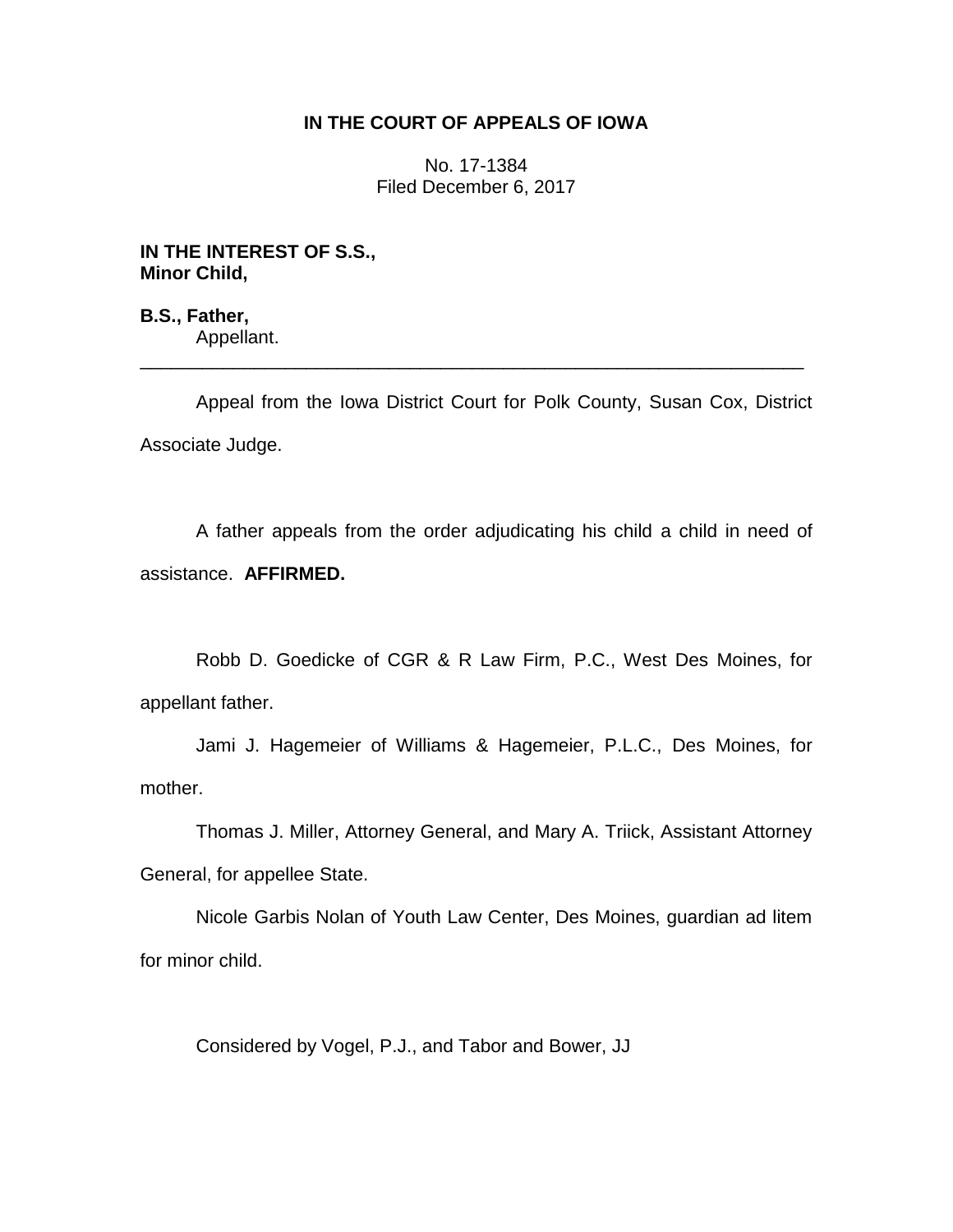### **VOGEL, Presiding Judge.**

## **I. Background Facts and Proceedings**

S.S., born November 2000, came to the attention of the Iowa Department of Human Services (DHS) in March 2017, upon allegations the father sexually abused her. Specifically, the DHS was alerted the father found naked photos of S.S. on her cell phone and forced her to perform various sex acts. The father admitted to finding photos of S.S. and to still possessing the photos on his phone. He denied S.S.'s allegations of sexual abuse.

On April 3, 2017, an order confirming S.S.'s March 24 removal was issued by the juvenile court. The court placed S.S. in her mother's care with services from the DHS.<sup>1</sup> In April 2017, the caseworker conducted interviews with the father, the father's family, and staff from S.S.'s school. S.S.'s brother stated S.S. took photos of herself and stole things. The school staff member stated S.S. is honest about her behavior, whether good or bad, and the father kept S.S. isolated. The father refused to meet face-to-face with the DHS worker but during a phone interview, the father stated he never touched S.S. and knew S.S. was sexually active.

Following a contested adjudicatory hearing, on July 8, the juvenile court adjudicated S.S. in need of assistance under Iowa Code section 232.2(6)(c)(2) and (d) (2017). The dispositional order of August 16 ordered "the temporary legal custody of the child remains with her mother, under the supervision of the [DHS]."

The father appeals.

### **II. Standard of Review**

 $\overline{a}$ 

<sup>1</sup> S.S.'s mother and the father were never married. The father is married to another woman. S.S.'s relationship with her stepmother is not good.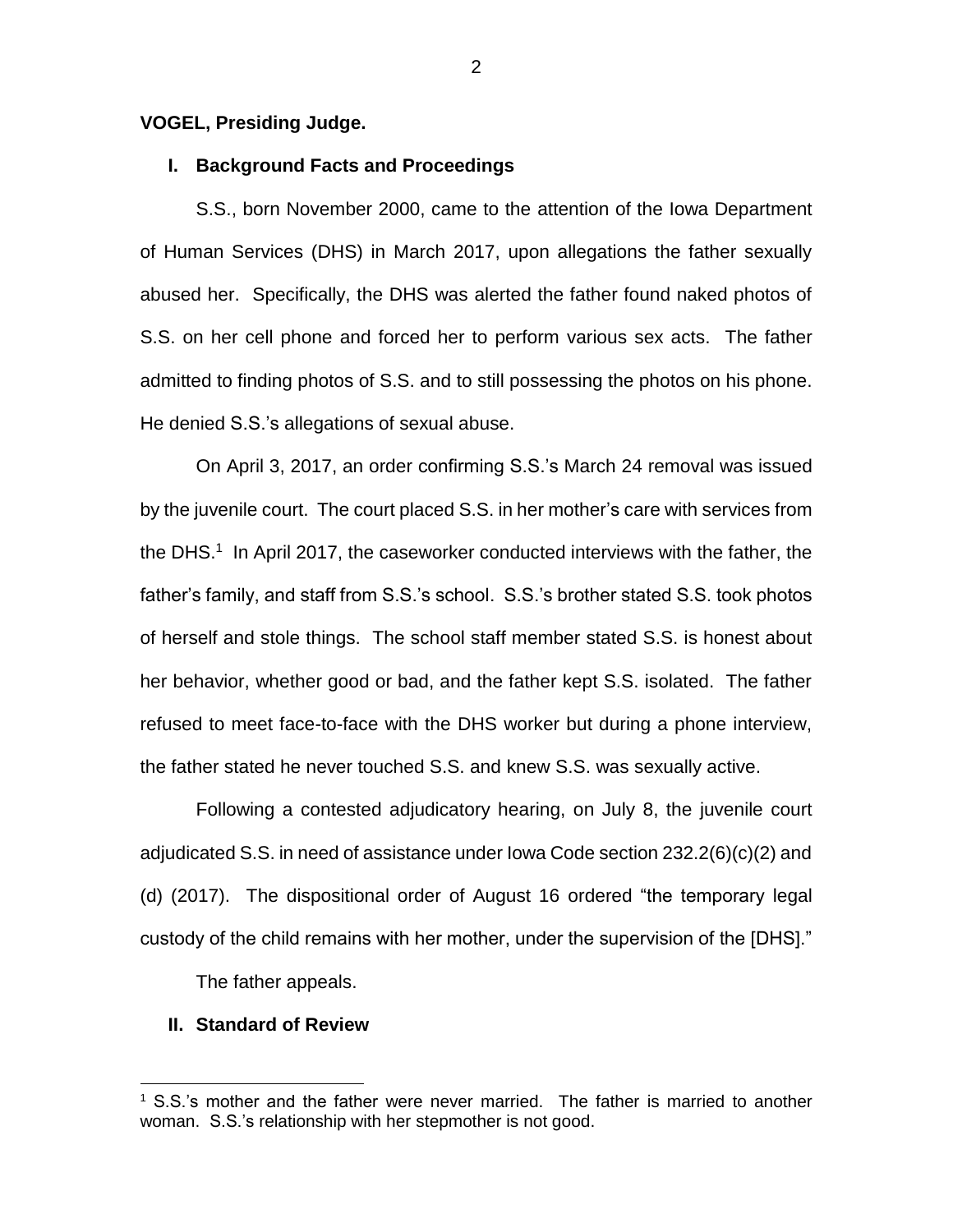We review a juvenile court's adjudication of a child as a child in need of assistance de novo. *In re J.S*., 846 N.W.2d 36, 40 (Iowa 2014). Though we give weight to the juvenile court's findings of fact, we are not bound by them. *Id*. "Our primary concern is the child[ ]'s best interests." *Id*.

### **III. Analysis**

. . . .

. . . .

On appeal, the father claims the State failed to prove the grounds for adjudication by clear and convincing evidence. He claims the court erred in finding he had sexually abused S.S. and erred in finding S.S. was credible.

Iowa Code section 232.2(6)(c)(2) provides:

6. "Child in need of assistance" means an unmarried child:

c. Who has suffered or is imminently likely to suffer harmful effects as a result of any of the following:

(2) The failure of the child's parent, guardian, custodian, or other member of the household in which the child resides to exercise a reasonable degree of care in supervising the child.

Iowa Code section 232.2(6)(d) defines a "child in need of assistance" as a child "[w]ho has been, or is imminently likely to be, sexually abused by the child's parent, guardian, custodian, or other member of the household in which the child resides."

Based on the record, we agree with the juvenile court the State proved by clear and convincing evidence S.S. is in need of assistance. Despite the father's contentions the abuse did not occur, the child protective assessment worker determined S.S.'s allegations to be founded. Furthermore, the juvenile court considered the father's invocation of the right to remain silent and inferred the answers would be "adverse" to him. *In re C.H*., 652 N.W.2d 144, 150 (Iowa 2002)